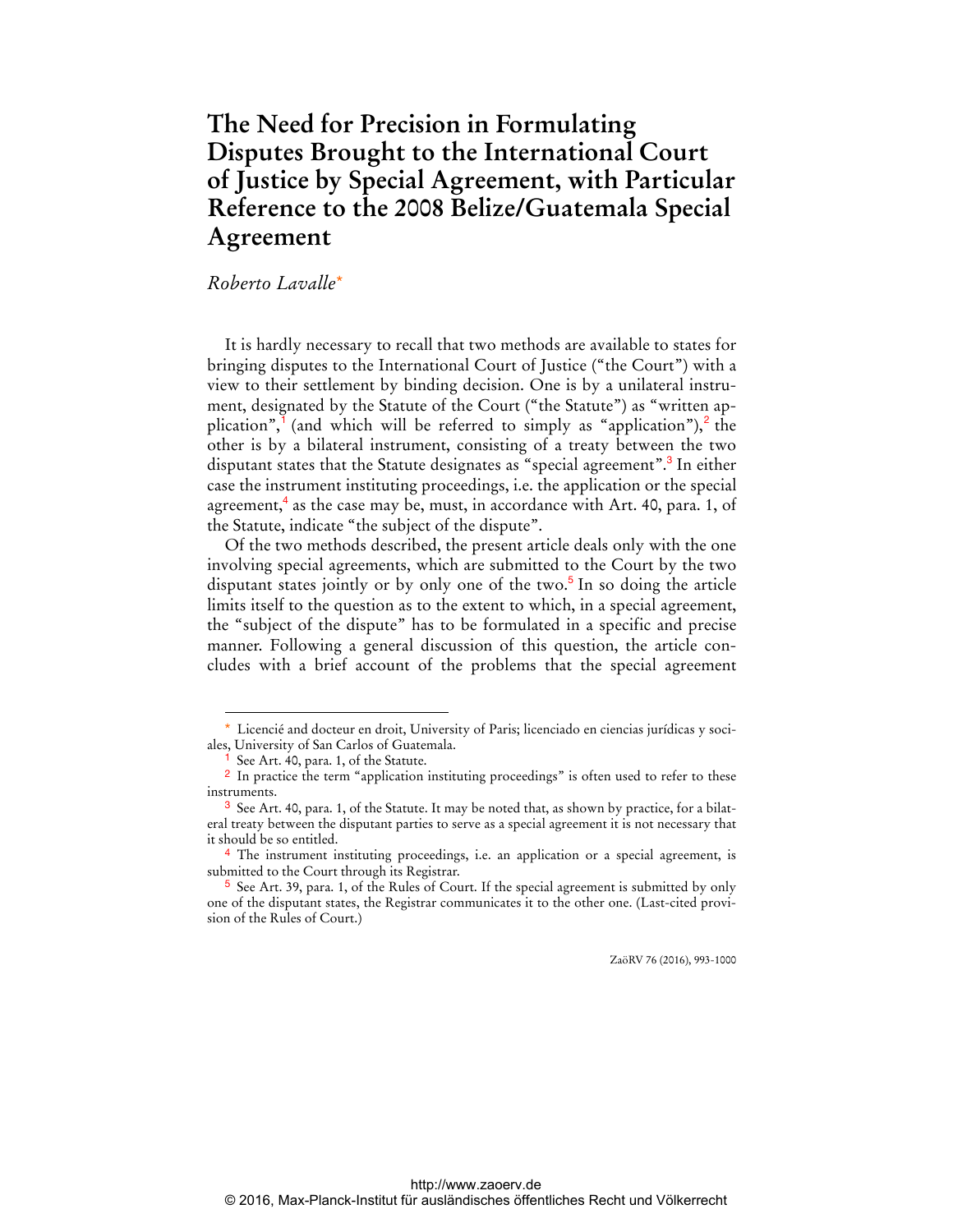signed on behalf of Belize and Guatemala on 8.12.2008, might raise in connection with the question.<sup>6</sup>

But, before that question is taken up, it is necessary to underline something that could hardly relate more closely to it, namely the rule that a dispute submitted to the Court, whether by application or by special agreement, should exist at the time the proceedings are instituted. Thus in 1939, the Permanent Court of International Justice held that it could not accept a claim that did not "form the subject of a dispute between" … the parties "prior to the filing of the application" in the case.<sup>7</sup> And in 1974, the Court observed that "as a court of law [it] is called upon to resolve *existing* disputes between States." (Emphasis added.)<sup>8</sup> It may be further observed that the rule forms part of the traditional customary law of arbitration between states.<sup>9</sup> It is, moreover, expressly mentioned in a booklet published by the Court for the general public.<sup>10</sup> The rule is thus one that could not be more firmly established.

If one does not go beyond the literal meaning of the requirement laid down in Art. 40, para. 1, of the Statute that the "subject of the dispute" be indicated in the special agreement, it could be deemed that inclusion therein of a very general indication of the subject of the dispute satisfies that requirement.

Thus a special agreement that, as regards the subject of the relevant dispute, provides merely that it can be any controversy (or controversies)<sup>11</sup> concerning terrorism arising between the two disputant states would be regarded as satisfying the requirement in question. In favor of this liberal view it can be argued that the hypothetical special agreement indicates the subject of the dispute to which it relates.

A number of cogent arguments can be found, however, to support the objection that the manner in which the dispute is described in the hypothetical special agreement just imagined is too general, or, if one prefers, vague, to be acceptable to the Court.

9 *C. Rousseau*, Droit International Public, Vol. V, 317, para. 304 A (1983).

ZaöRV 76 (2016)

<sup>6</sup> For the English text of the special agreement (the authentic texts of which are in English and Spanish), see ILM 48 (209), 250. The Spanish text is available on the website of the Organization of American States.

<sup>7</sup> *Belgium v. Bulgaria*, Judgement of 4.4.1939, 83 (A/B77).

<sup>8</sup> *Nuclear Tests Case (Australia v. France)*, Judgement, I.C.J. Reports 1974, 253, para. 55. (Same dictum in para. 58 of the accompanying *New Zealand v. France* Judgement.)

 $10$  The International Court of Justice,  $6<sup>th</sup>$  ed. 2013, 35.

<sup>11</sup> A special agreement may bring before the Court more than one dispute. An example of this is provided by the special agreement between El Salvador and Honduras in the *Case Concerning the Land, Island and Maritime Frontier Dispute* (Nicaragua intervening), which bore on several distinct disputes. See I.C.J. Reports 1992.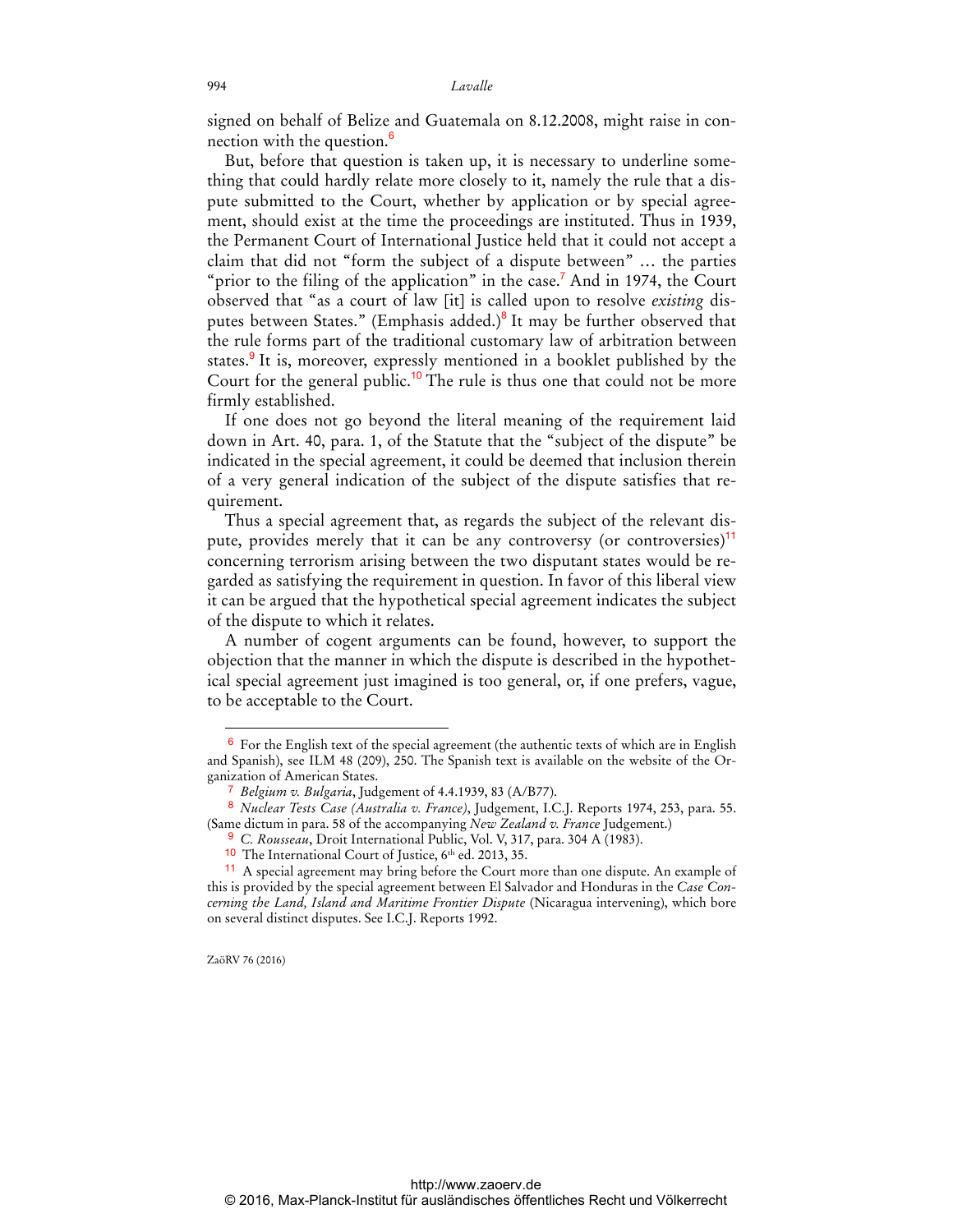A textual argument derives from a provision of the Rules of Court, i.e. the second sentence of para. 2 of Art. 39 of those Rules. This sentence is to the effect that the notification of a special agreement to the Court's Registrar shall, "in so far as this is not already apparent from the [special] agreement, indicate the *precise* subject of the dispute". (Emphasis added) This sentence, incorporated in the Rules of Court in 1978, implies that, in describing the dispute it covers, a special agreement should do so with a minimum degree of precision.

This ties in with another way of viewing things. Since, as has been pointed out, a dispute submitted to the Court is one that has to be in existence at the time the proceedings are instituted, which means that it can normally be defined with a fairly high degree of precision, why should the states parties to the special agreement not include in it a definition of the dispute attaining such a degree of precision? This makes for a good administration of justice. As has been observed by commentators of the Statute, "[t]he Court cannot decide a case if the subject of the dispute [contained in a special agreement] is not delimited so that it becomes capable of being adjudicated upon".<sup>12</sup> And it is most reasonable to consider that the certainty that the Court will have an adequate dispute to adjudicate upon should exist *ab initio*. It is not very sensible to begin a task that may prove to be impossible to complete. And starting the proceedings without a proper definition of the dispute can be seen as a discourtesy to the judges, who will appreciate learning, from the very beginning, what can, through a definition, reasonably be known about the basic features of the case at that stage.

There is another, more subtle but equally (if not more) convincing consideration that strongly supports the position taken here. This is the observation made by an ex-president of the Court, *Eduardo Jiménez de Aréchaga*, "that, in order to determine the *exact points* which require decision in the operative part of a judgement, when the case has been brought by special agreement, it is rather to the terms of this agreement than to the submissions of the Parties that the Court must have recourse in establishing the *precise points* which it has to decide".<sup>13</sup> (Emphasis added) The raison d'être of this view, which clearly implies that there must be considerable precision in the formulation of the dispute, could not be clearer. A special

 $\overline{a}$ 

ZaöRV 76 (2016)

<sup>12</sup> *A. Zimmermann/C. Tomuschat/K. Oellers-Frahm* (eds.), The Statute of the International Court of Justice: A Commentary, 2007, 897, para. 110.

<sup>13</sup> Separate Opinion of Judge *Jiménez de Aréchaga* (citing in support various opinions expressed by the Court and its predecessor) in the *Continental Shelf* (*Tunisia v. Libyan Arab Jamahiriya*), Judgement, I.C.J. Reports 1982, 101, para. 4. See also *S. Rosenne*, The Law and Practice of the International Court, 2nd revised ed. 1985, 586 and *S. Rosenne*, The Law and Practice of the International Court, 2005, 1228.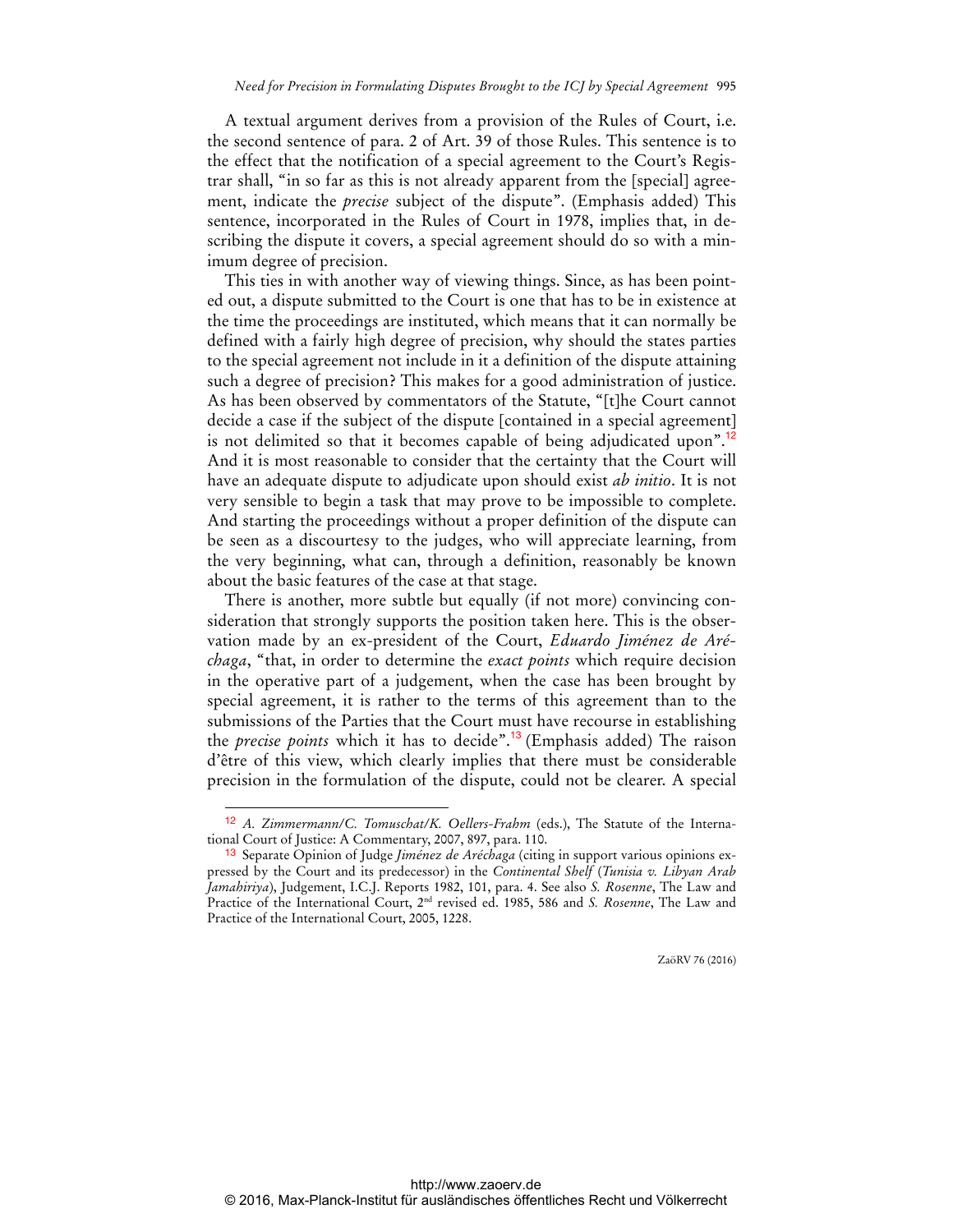## 996 *Lavalle*

agreement is a *consensus ad idem* binding on the parties, and can accordingly not be altered without their mutual consent, whereas submissions, being purely unilateral in nature, can be altered at will by the party presenting them. The formulation of the dispute necessarily contained in a special agreement is thus to be regarded as a sort of backbone of the case. It should thus largely rule out the possibility that in response to a specific dispute, or claim, mentioned in a pleading by one party the other contends that at the time the proceedings were instituted the dispute or claim did not exist.

Also relevant here is a study recently produced by a number of countries on how to bring disputes to the Court.<sup>14</sup> From para. 68 of this study, published in Switzerland, it is clear that disputes brought to the Court by special agreement must be "*specific*" and "*defined*".<sup>15</sup> This is in line with the annual reports submitted by the Court to the United Nations General Assembly, where it is affirmed that "the Court's jurisdiction ratione materiae can … be founded, in the case of a specific dispute, on a special agreement concluded between the States concerned". (Emphasis added.)<sup>16</sup>

An advantage of a precise formulation of the dispute over an imprecise one is that it is more likely than the latter to make clear that the dispute is in existence at the time of institution of the proceedings.

It may be noted finally that the requirement that the dispute be formulated precisely forms part of the traditional customary law of arbitration of disputes between states.<sup>17</sup>

As could hardly not be the case, the Court cannot accept an instrument meant to institute proceedings that is not in conformity with the Statute or the Rules of Court. This would be the case, for example, of a special agreement providing that the procedure is to consist only of an oral, or only of a written, part, which would fly in the face of para. 1 of Art. 43 of the Statute. An illustration of the Court's power, or rather obligation, to react negatively to an instrument instituting proceedings that does not appear to comport with the Statute and/or the Rules of Court is provided by the Court's initial reaction to the special agreement instituting proceedings in the case on de-

ZaöRV 76 (2016)

<sup>14</sup> The publication, in the six official languages of the United Nations, is entitled, in English, Handbook on Accepting the Jurisdiction of the International Court of Justice*.* It was published in 2012 in Switzerland, and produced by that country as well as Botswana, Lithuania, the Netherlands, the United Kingdom and Uruguay. (It is available on Google.)

<sup>15</sup> It is worth noting that in the French text of the publication the word "concret" is used to qualify the disputes fit for submission to the Court.

 $6$  See para. 53 of the report submitted in 2016. GA Official Records, 71<sup>st</sup> regular session, Supplement No. 4. (The French version speaks of "un litige déterminé".)

<sup>17</sup> *C. Rousseau* (note 9, same para.), same page, observes that a special agreement calling for arbitration should relate to a "litige concret nettement déterminé" and that this is implied by the inclusion of the adjective "special" in the term "special agreement".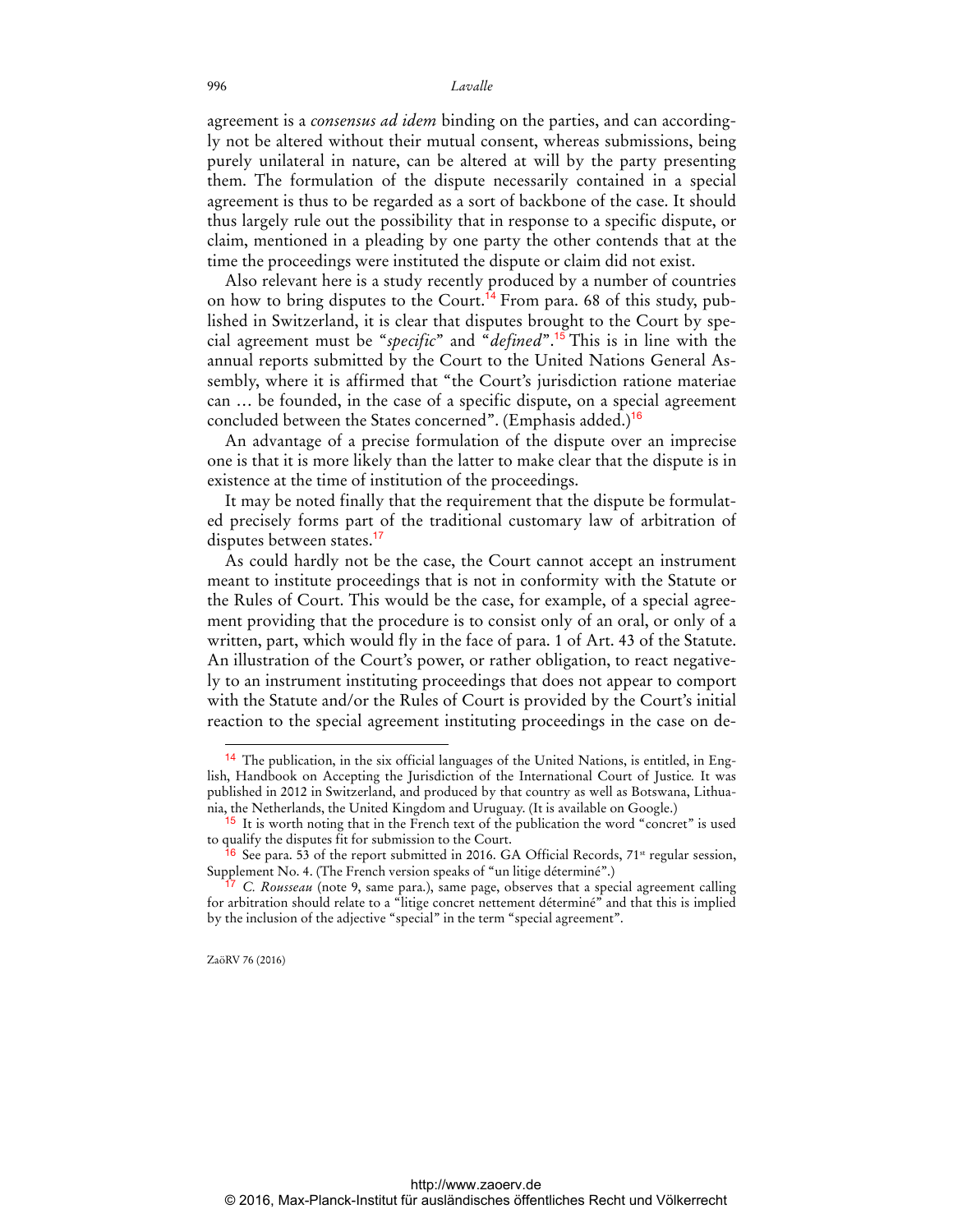limitation of the maritime boundary in the Gulf of Maine area between Canada and the United States.<sup>18</sup>

There has not been any case where the indication of a dispute brought to the Court by special agreement has raised any problem as a result of that indication not having been precise.<sup>19</sup> The same goes for the Permanent Court of International Justice, with regard to which *Manley O. Hudson* has pointed out that in all the special agreements submitted to it "definite questions … [have been] formulated upon which the Court is asked to give its decision".<sup>20</sup>

Mention should be made of a case submitted to the Court by a special agreement, between Colombia and Peru, consisting of two distinct parts. The first of these was an agreement between the two disputant states entitled "Act of Lima", dated 31.8.1949. This "Act" was capable of constituting a special agreement (although not so entitled), but was deficient in that, although it gave a fairly good idea of what the corresponding dispute was about, it did not formulate the description of that dispute with considerable precision. It was thus observed in the Act of Lima that the parties had not been able to agree on a definition of the dispute, for which reason it was further stated in the Act of Lima that the dispute, widely reported on in the press, was to be defined in an application to be submitted to the Court by one of the two parties. This was done by an application dated 15.10.1949, submitted to the Court by Colombia on that date (which was also the date of submission to the Court of the text of the Act of Lima).<sup>21</sup> This most unusual way of proceeding, which has never again been applied, clearly shows that in the opinion of Colombia and Peru it was necessary that the Court should have a precise definition of their dispute.

 $\overline{a}$ 

ZaöRV 76 (2016)

<sup>18</sup> See paras. 1, 2 and 3 of the judgement, delivered on 12.10.1982 and the Court's order of 20.1.1982. The difficulties were overcome by consultations between the Court and the parties.

 $19$  It may be noted that, since the Court may interpret a special agreement, a lack of clarity in the indication in it of the subject of the corresponding dispute could be remedied by the Court's interpretation thereof. This appears to have been done by the Chamber of the Court that dealt with the *El Salvador v. Honduras Land, Island and Maritime Frontier Case* with respect to one of the disputes involved. (See para. 326 of the 1992 Judgement on the merits in that case.) But it is impossible to interpret away the lack of specificity from which the Belize/Guatemala special agreement suffers.

<sup>20</sup> *M. O. Hudson*, The Permanent Court of International Justice, 1920-1942, a Treatise, 1943, 437.

 $2<sup>1</sup>$  The texts of the Act of Lima and the application by Colombia are contained in the Court's judgement. *Colombian-Peruvian Asylum Case*, Judgement of 20.11.1950, I.C. J. Reports 1950, 266. See I.C.J. Reports 1950, 267 et seq.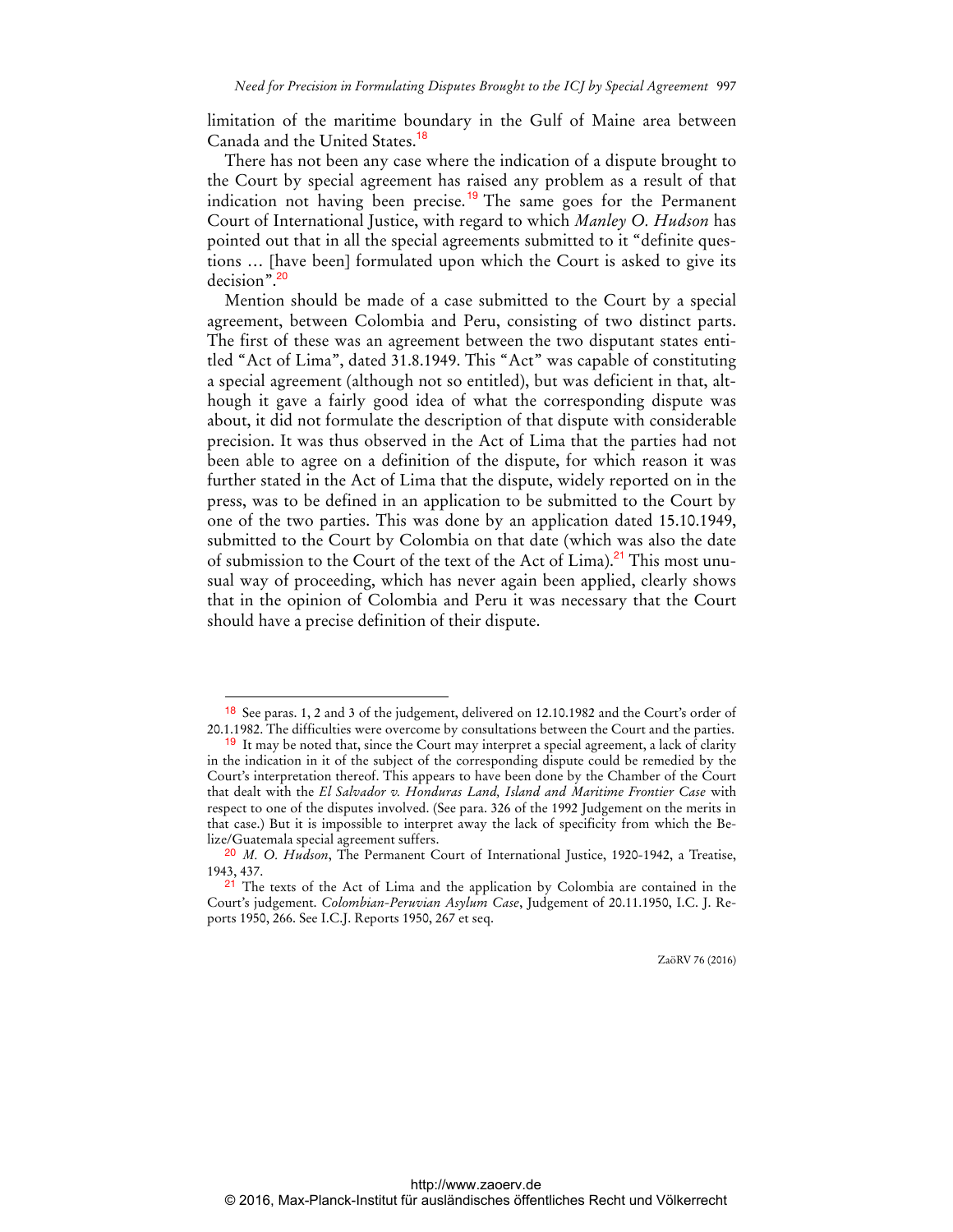We turn now to the above-cited special agreement signed by Belize and Guatemala on 8.12.2008, the purpose of which is to bring to the Court a long standing-territorial dispute.

In its Art. 2, the special agreement (not yet in force)<sup>22</sup> defines the subject of that dispute.<sup>23</sup> In English it is indicated to be "any and all legal claims by Guatemala against Belize to land and insular territory and to any maritime areas pertaining to those territories".<sup>24</sup> This formulation is most anomalous: In addition to not even indicating how many Guatemalan claims there are and their nature, on a literal interpretation the formulation would, as observed by a Guatemalan author, allow Guatemala to claim the whole of the territory of Belize, whether continental, insular or maritime, thus effecting a legal destruction of Belize.<sup>25</sup> From the observations that have been made

ZaöRV 76 (2016)

<sup>&</sup>lt;sup>22</sup> The special agreement has been approved by the legislatures of Belize and Guatemala. But to enter into force it must further be approved by referenda to be held in both countries, neither one of which has yet taken action to that effect. The referendum to take place in Guatemala (termed "consulta popular" in Guatemala's constitution) is very seriously bogged down by a series of difficulties other than those set forth in this article and most of which are not of a legal nature. (These difficulties are described by the present author in articles published by the Guatemalan daily "La Hora" on 28. and 30.4.2016 and, 2., 3. and 6.5.2016.) It is thus certain that the special agreement is nowhere near coming into force.

<sup>&</sup>lt;sup>23</sup> For background information on the dispute, see Oxford Public International Law, MPEPIL, Belize Dispute, Hazel Fox, Jan. 2009, and, particularly, AJIL 40 (1946), 383, AJIL 52 (1958), 280, and AJIL 55 (1961), 459, containing writings by, respectively, *J. L. Kunz*, *W. M. Clegern* and *D. A. G. Waddell*; see also *W. J. Bianchi*, The Controversy between Guatemala and Great Britain over the Territory of British Honduras in Central America, 1959, reviewed by *W. M. Clegern* in AJIL 54 (1960), 203 et seq., and *E. Rainbow Willard*, How to Get Less than You Bargain for: Adjudicating the Guatemala-Belize Territorial Dispute at the I.C.J., Emory Int'l L. Rev. 23 (2009), 739 et seq. Also useful are *A. Herrarte*, Colonialismo territorial en América: el caso de Belice, 1979 and *A. Herrarte*, La cuestión de Belice, Estudio históricojurídico de la controversia, 2000. By a letter to the Prime Minister of Belize dated 18.10.1999, the Foreign Minister of Guatemala stated that Guatemala's territorial claim against Belize was limited to the part of the territory of Belize that was not the object of the concessions granted by Spain to Great Britain in the 18<sup>th</sup> century, i.e. almost half the territory of Belize. This is presumably the extent of the territorial claim against Belize that Guatemala would place before the Court. The text of the letter is available on Google. (Click on "transcripción de carta a Belice enviada por Eduardo Stein en 1999 en donde afirma la posición de Guatemala en cuanto a reclamo territorial".).

<sup>24</sup> In Spanish "toda y cualquier reclamación legal de Guatemala en contra de Belice sobre territorios continentales e insulares y cualesquiera áreas marítimas correspondientes a dichos territorios". (It may be noted that the reference in the special agreement to "cualesquiera áreas marítimas correspondientes a dichos territorios" ("any maritime areas pertaining to those territories") appears to be one to future disputes, which the Court could not possibly accept.).

<sup>25</sup> *G. A. Orellana Portillo*, Antecedentes y Análisis del Acuerdo Especial entre Guatemala y Belice para someter el Reclamo Territorial, Insular y Marítimo de Guatemala a la Corte Internacional de Justicia, 2009. The only limit this author, in theory, one would think, appears to see to the extent of Guatemala's claims would be that it should leave Belize with some continental or insular territory, even if no more than just a few square miles. (P. 117 of the book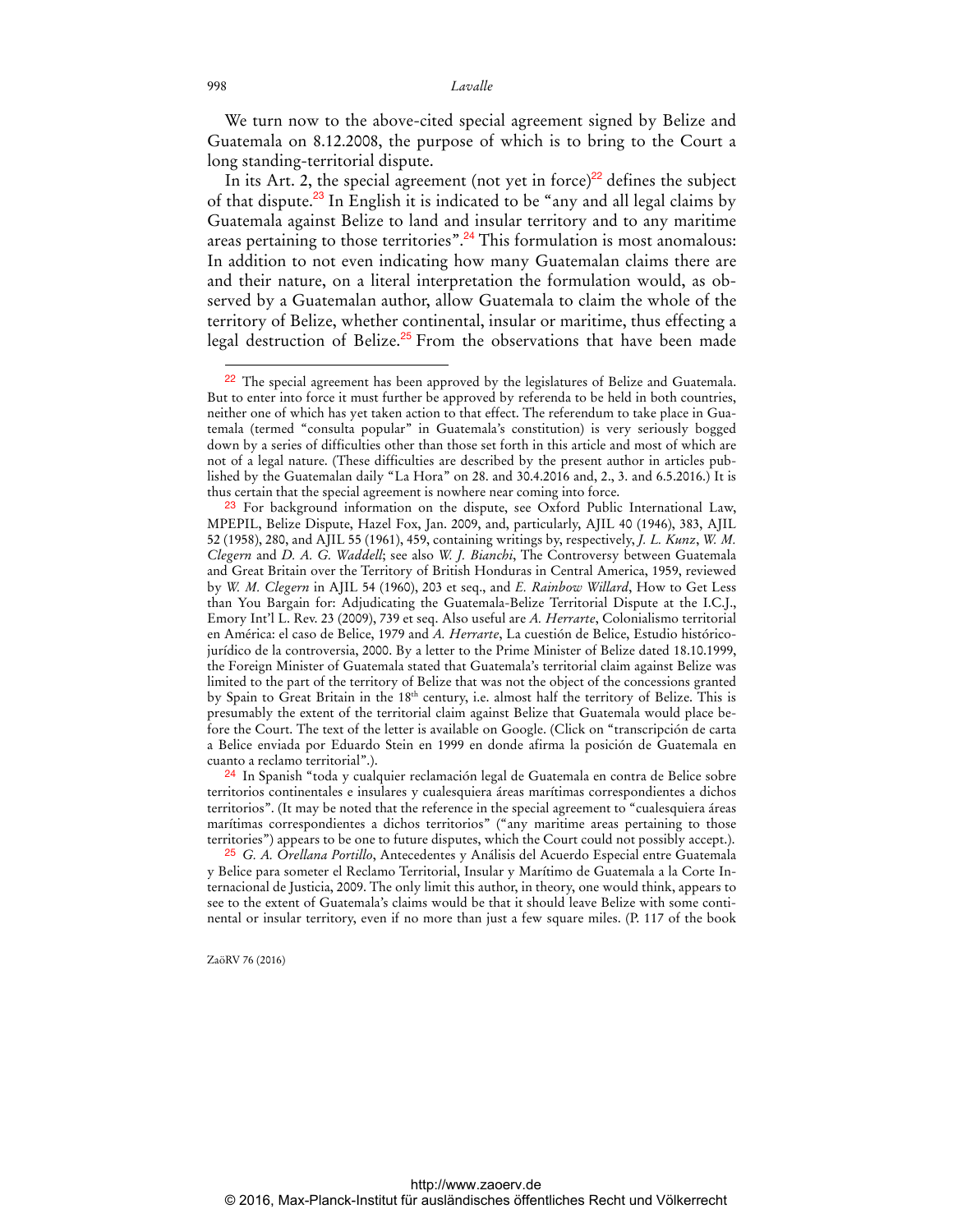above, it should be clear that, given its extreme generality, or vagueness, the formulation in question might well bring the parties into serious difficulties before the Court.<sup>26</sup>

Is there a way for Belize and Guatemala to avoid the predicament they might thus face if their special agreement having come into force, they submit it to the Court? Application of the method used by Colombia and Peru that has been discussed would involve amending their special agreement. This would be embarrassing, particularly since both legislatures have approved it. Alternatively the two countries could make use of the possibility also discussed of rendering the definition of the dispute sufficiently clear in their notification of it to the Court. But this would also involve, at least indirectly, amending the special agreement. In each country the legislature would therefore have to approve this procedure. And it appears that a similar difficulty would apply to the holding of the referenda, since the people of each country would have to be informed of the language to be inserted in the notification of the special agreement to the Court, which would involve amending it. Thus in each country the special agreement would have to be approved, by referendum, as amended. Both executives would accordingly feel embarrassment, before both their peoples and their legislatures, and be at a loss on just how to proceed.

The perspectives for the long-dormant Belize/Guatemala special agreement, which is of course liable to be rejected in either one of the referenda or both, are thus rather uncertain. It is nevertheless of interest to examine, as has been done in this article, specifically and in general, the most interesting of the legal issues the special agreement raises, namely the need to formulate in a special agreement the corresponding dispute in a precise and specific manner.

It may be added that if the special agreement makes its way to the Court, the latter may find itself on the horns of an unpleasant dilemma: On the one hand the Court will be reluctant to reject the special agreement, thereby missing the opportunity to settle a dispute that, in addition to being substantively and historically of great significance, seriously poisons the relations between the two disputant states; $27$  but on the other hand the Court

 $\overline{a}$ 

ZaöRV 76 (2016)

published in Guatemala) (It may be noted, however, that before the Court, Belize might claim that the letter from the Guatemalan Foreign Minister cited in note 23 above constitutes a unilateral act binding on Guatemala that limits its claims as indicated in that letter.).

<sup>26</sup> In 2012 the present author published a book in Guatemala covering all the problems of a legal nature, and others, that he detected in the Belize/Guatemala special agreement. See "El Arreglo judicial del diferendo con Belice: análisis crítico del 'Acuerdo Especial' de 2008".

<sup>&</sup>lt;sup>27</sup> Since 2000, a Belize-Guatemala peace process has been under way, with the support of the Organization of American States (OAS), which maintains an office at the provisional bor-